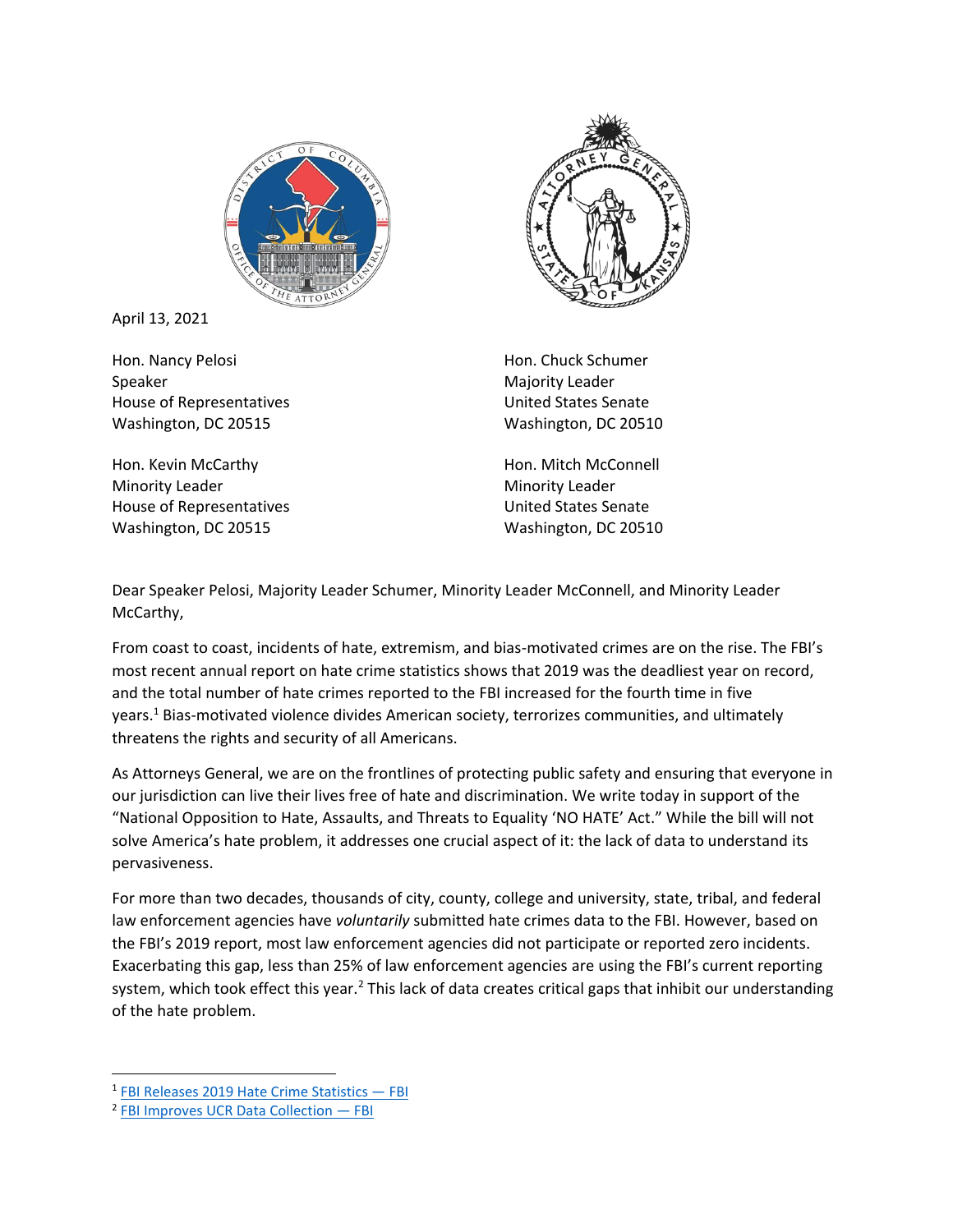As the chief legal officers of our respective jurisdictions and states, improving hate crimes reporting is a priority. Without reliable statistics, the government cannot properly understand, investigate, and prosecute hate crimes or provide necessary resources to survivors.

This legislation, supported by law enforcement officials from both federal and state levels, provides states and localities with the tools needed to effectively identify and combat hate crimes and engage directly with affected communities. Specifically, the legislation, if passed, will incentivize hate crimes reporting by providing federal grants to state and local government to train law enforcement on hate crimes and the use of the FBI's national hate-crimes database, to create reporting hotlines, to increase resources for community engagement and public educational forums on hate crimes.

Managed through the Department of Justice, these grants empower state and local governments to improve hate crimes reporting. In exchange for receiving grants, state and local governments must provide additional information pertaining to hate crimes in their jurisdiction. The bill also amends the penalties for federal hate crimes to allow courts to require those who break the law to engage in education about or service to the affected communities as a condition of their supervised release.

We request that Congress pass the NO HATE Act as a significant step toward addressing the hate crime problem. If we do not understand the full scope of the problem, we cannot effectively work to counter it. This bill provides the critical information we need to achieve that understanding, and we therefore strongly encourage members of Congress to support it.

Sincerely yours,

Karl A. Racine **Derek Schmidt** District of Columbia Attorney General Kansas Attorney General

Matthew Rodriquez **Phil Weiser** Acting California Attorney General Colorado Attorney General

William Tong  $\bigvee$  Kathleen Jennings Connecticut Attorney General **Connecticut Attorney General** 

enk Schmilt

invalde Alailmatte

Treg R. Taylor Fainu'ulelei Ala'ilima-Utu Alaska Attorney General **American Samoa Attorney General** 

Weiser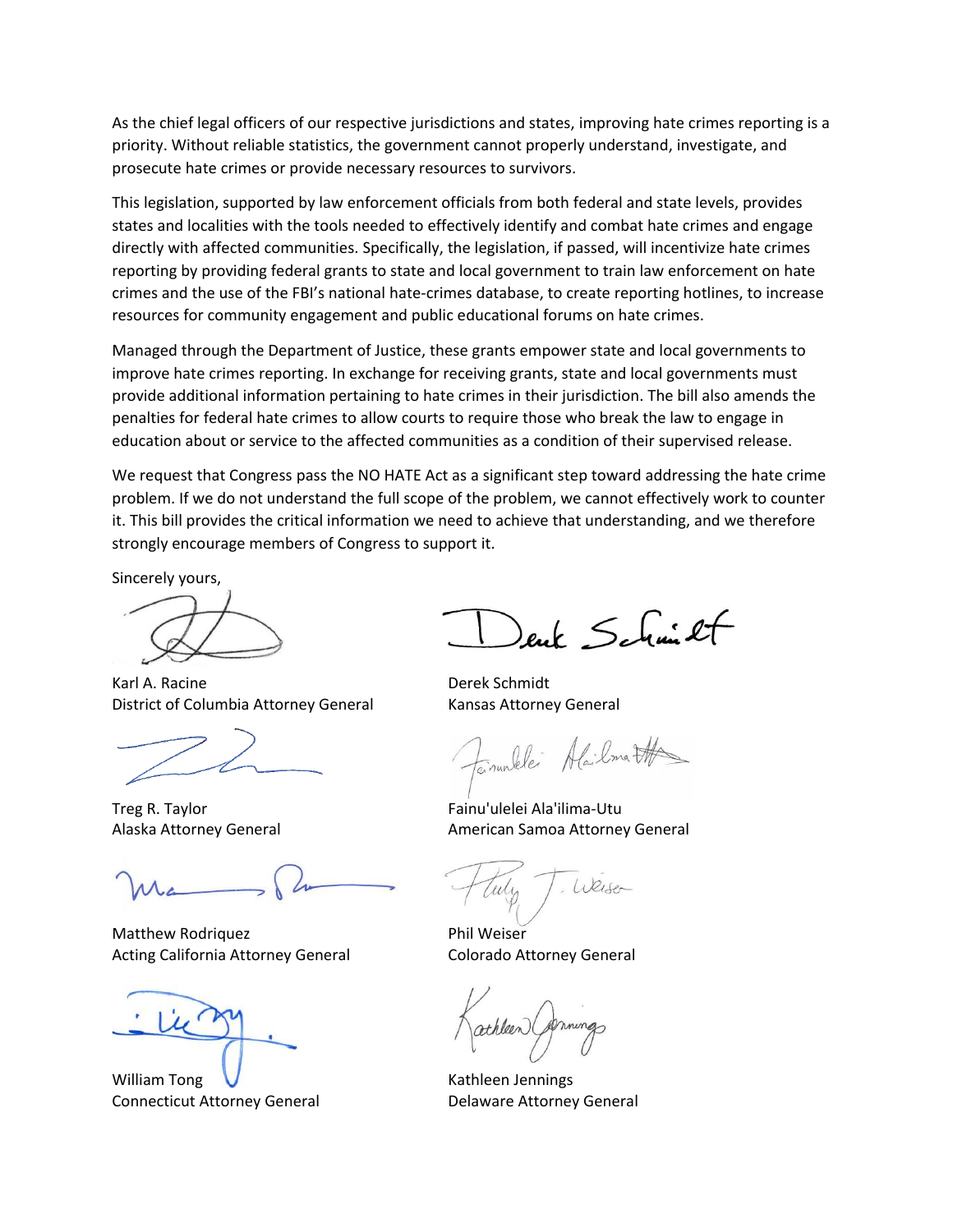Leevin Taitano Camacho Charles Clare E. Connors Guam Attorney General **Hawaii Attorney General** 

Kwame Raoul **Tom Miller** Illinois Attorney General **Internal Internal Internal** Iowa Attorney General

son M. Frey

Aaron M. Frey **Brian Frosh** 

Maura Healey **Dana Nessel** Massachusetts Attorney General Michigan Attorney General

Keith Ellison **Aaron D. Ford Aaron D. Ford** Minnesota Attorney General Nevada Attorney General

ane C

Jane E. Young Gurbir S. Grewal New Hampshire Attorney General New Jersey Attorney General

Hector Balderas Letitia James New Mexico Attorney General New York Attorney General

on Nilla

 $\mu$   $\geq$   $\neq$  and

Maine Attorney General Maryland Attorney General

Nesse tuna

fames tıA